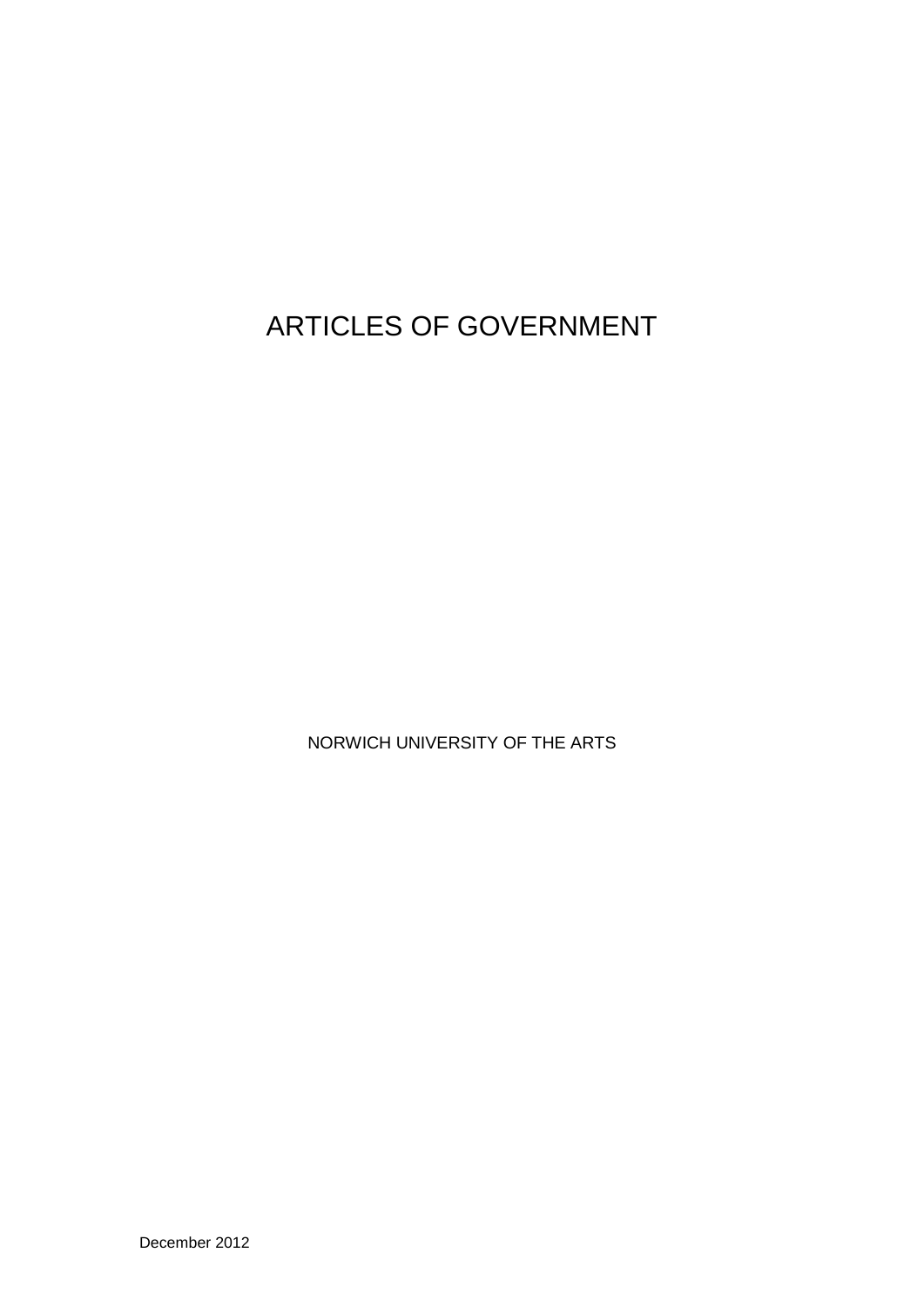# **NORWICH UNIVERSITY OF THE ARTS HIGHER EDUCATION COPORATION**

# **ARTICLES OF GOVERNMENT**

In exercise of the power conferred upon it by Section 125 of the Education Reform Act 1988, the Norwich University of the Arts higher education corporation makes the following Articles of Government in accordance with which the Norwich University of the Arts shall be conducted.

#### **1 INTERPRETATION**

1) In these Articles words and expressions shall have meanings ascribed to them in paragraph 1 of the Instrument of Government made by the Privy Council on 1 October 1994 and

"the Council" means the Board of Governors of the University who are the members of the Corporation;

"the Senate" means the Academic Board of the University;

"the Vice-Chancellor" means the Principal of the University;

"the Chancellor" means the Chancellor of the University;

"the holders of senior posts" means the Vice-Chancellor, the Clerk and the holders of such other senior posts as the Council may determine and "holder of a senior post" shall be construed accordingly;

"the staff" includes both teaching and other staff of the University;

"governor" means an independent or co-opted member of the Council appointed in accordance with paragraph 5(1) to 5(7) of the Instrument of Government;

"staff governor" means a member of the Council appointed on the nomination of the Senate, or as a co-opted nominee;

"student governor" means a member of the Council appointed as a student nominee or a co-opted student nominee; and

"a students' union" means any association of the generality of students formed to further the educational purposes of the University and the interests of students as students.

# **2 CONDUCT OF THE UNIVERSITY**

1) The University shall be conducted in accordance with the provisions of the Education Acts 1944 to 1993, any subsequent Education Acts, any relevant regulations, orders or directions made by the Secretary of State, or by the Privy Council, and subject thereto, in accordance with the provisions of the Instrument, these Articles and any rules or bye-laws made under these Articles.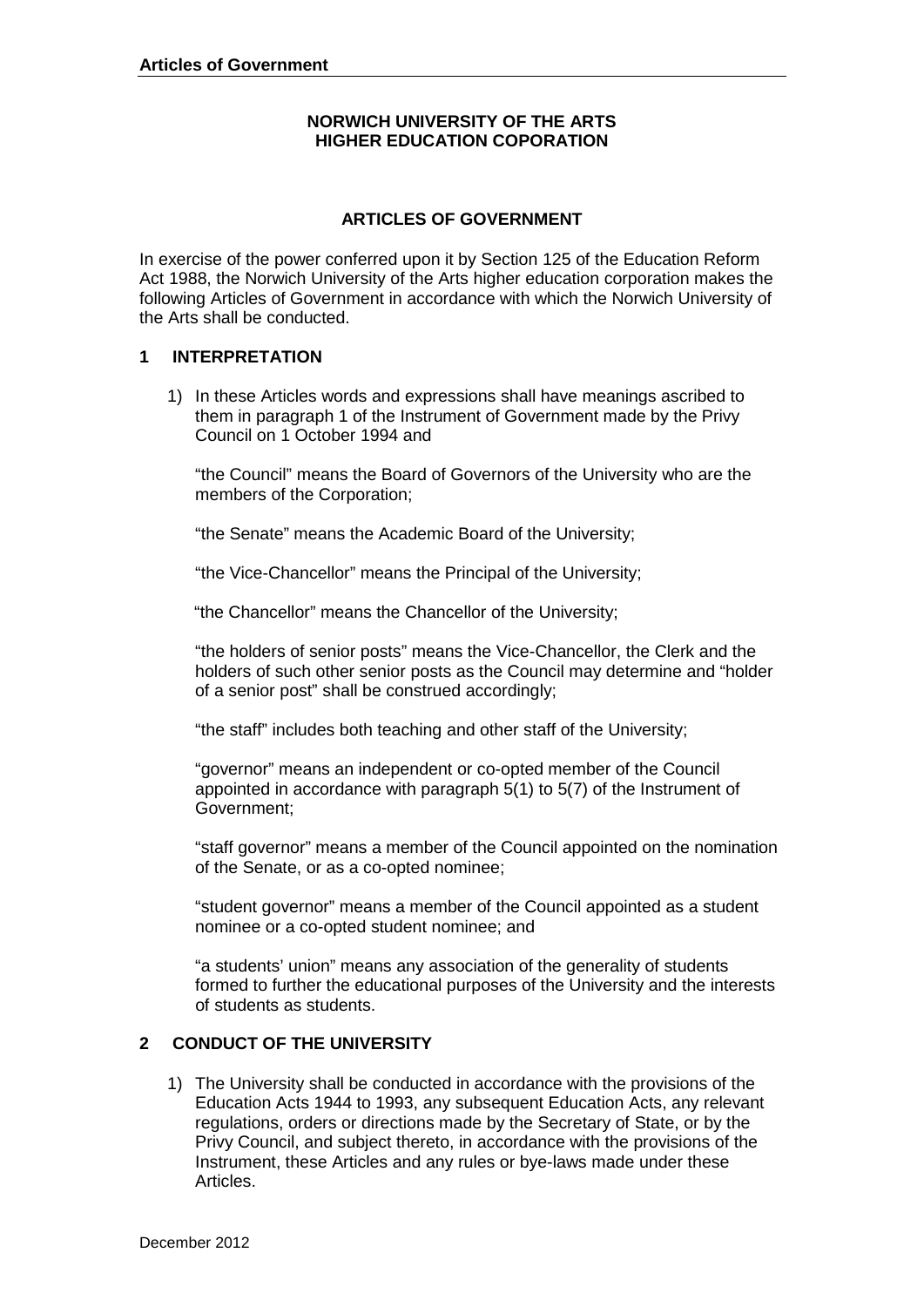#### **3 RESPONSIBILITIES OF COUNCIL, VICE–CHANCELLOR, SENATE AND CHANCELLOR**

- 1) The Council shall be responsible for:
	- a) the determination of the educational character and mission of the University and for the oversight of activities;
	- b) the effective and efficient use of resources, the solvency of the University and the Corporation and for safeguarding their assets;
	- c) approving annual estimates of income and expenditure;
	- d) the appointment, assignment, appraisal, grading, suspension, dismissal and determination of the pay and conditions of service of the holders of senior posts; and
	- e) setting a framework for the pay and conditions of service of all other staff.

#### **The Vice-Chancellor**

- 2) Subject to the responsibilities of the Council, the Vice-Chancellor shall be the chief executive of the University, and shall be responsible for:
	- a) making proposals to the Council about the educational character and mission of the University, and for implementing the decisions of the Council;
	- b) the organisation, direction and management of the University and leadership of the staff;
	- c) the appointment assignment, grading, appraisal, suspension, dismissal, and determination – within the framework set by the Council – of the pay and conditions of service of staff other than holders of senior posts;
	- d) the determination, after consultation with the Senate, of the University's academic activities, and for the determination of its other activities;
	- e) preparing annual estimates of income and expenditure, for consideration by the Council, and for the management of budget and resources, within the estimates approved by the Council; and
	- f) the maintenance of student discipline and, within the rules and procedures provided for within these Articles, for the suspension or expulsion of students on disciplinary grounds and for implementing decisions to expel students for academic reasons.

#### **The Senate**

3) Subject to the provision of these Articles, to the overall responsibility of the Council, and to the responsibilities of the Vice-Chancellor, the Senate shall be responsible for: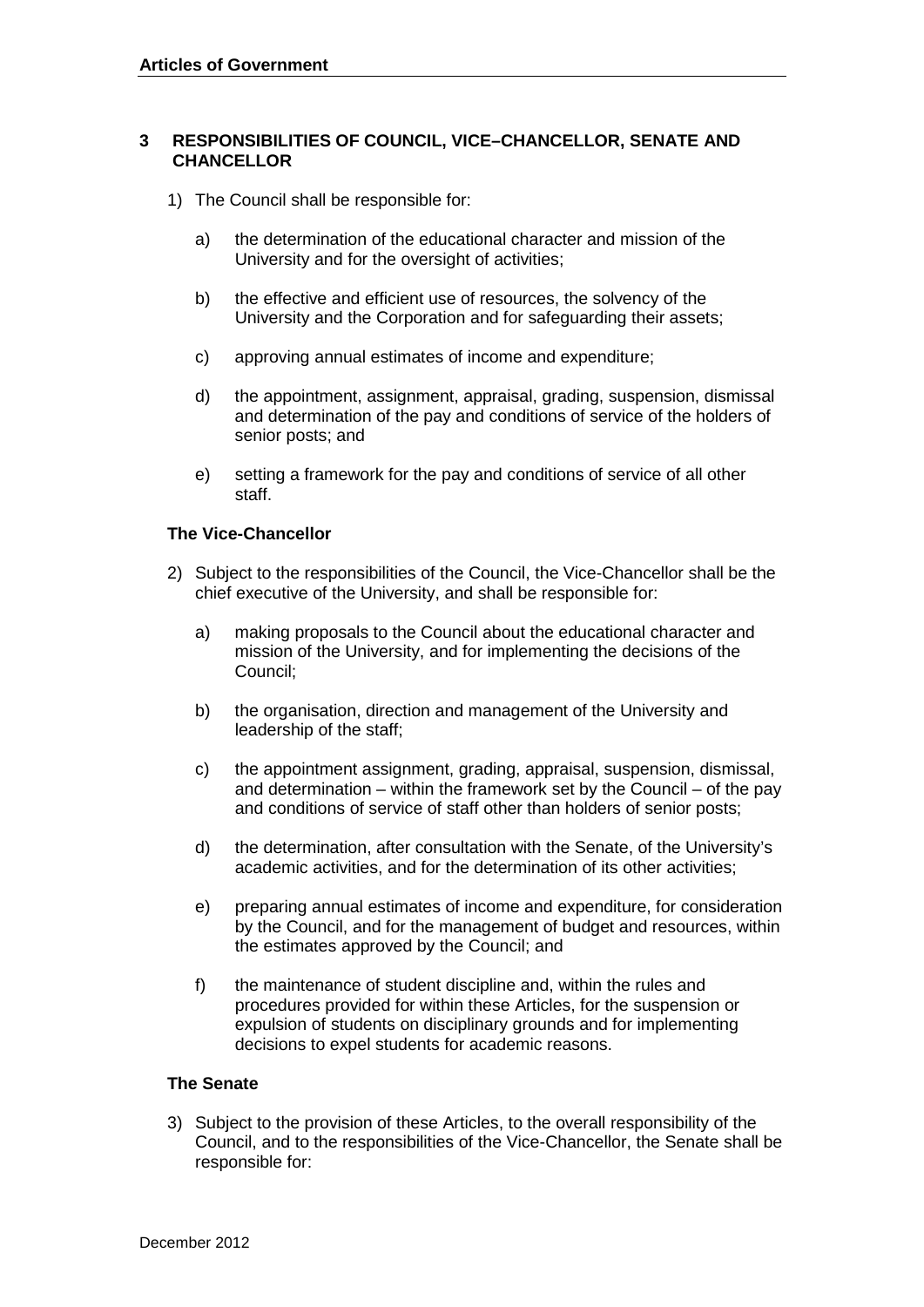- a) general issues relating to the research, scholarship, teaching and courses at the University including criteria for the admission of students; the appointment and removal of internal and external examiners; policies and procedures for assessment and examination of the academic performance of students; the content of the curriculum, academic standards and validation and review of courses; the procedures for the award of qualifications and honorary academic titles; and the procedures for the expulsion of students for academic reasons. Such responsibilities shall be subject to the requirements of validating and accrediting bodies;
- b) considering the development of academic activities of the University and the resources needed to support them and for advising the Vice-Chancellor and the Council thereon; and
- c) advising on such other matters as the Council or the Vice-Chancellor may refer to the Senate.
- 4) The Senate may establish such committees as it considers necessary to enable it to carry out its responsibilities provided that each establishment is first approved by the Vice-Chancellor and the Council. The number of members of any such committee and the term on which they are to hold and vacate office shall be determined by the Senate.

# **The Chancellor**

- **5)** The Chancellor is an honorary title. The role of the Chancellor will be to act as the ceremonial head of the University with the following responsibilities:
	- a) to attend relevant ceremonial occasions, in particular the annual Graduation ceremonies;
	- b) to visit the University from time to time during the year and to support its vision, purpose, mission, commitments and values as is possible;
	- c) to support, where possible, other events during the University year;
	- d) to act as an ambassador in support of the University, advancing its interests to appropriate national and regional audiences;
	- e) to act as advocate to the University with regard to supporting its mission and future ambitions in higher education and the creative industry contexts.

#### **SENATE 4**

- 1) There shall be a Senate of no more than thirty members, comprising the Vice-Chancellor (who shall be Chair) and such other numbers of staff and students as may from time to time be approved by the Council, as follows:
	- Vice-Chancellor (Chair)
	- **Deputy Vice-Chancellor**
	- Members of the Senior Management Team
	- Up to three elected academic staff
	- **Up to three elected professional services staff**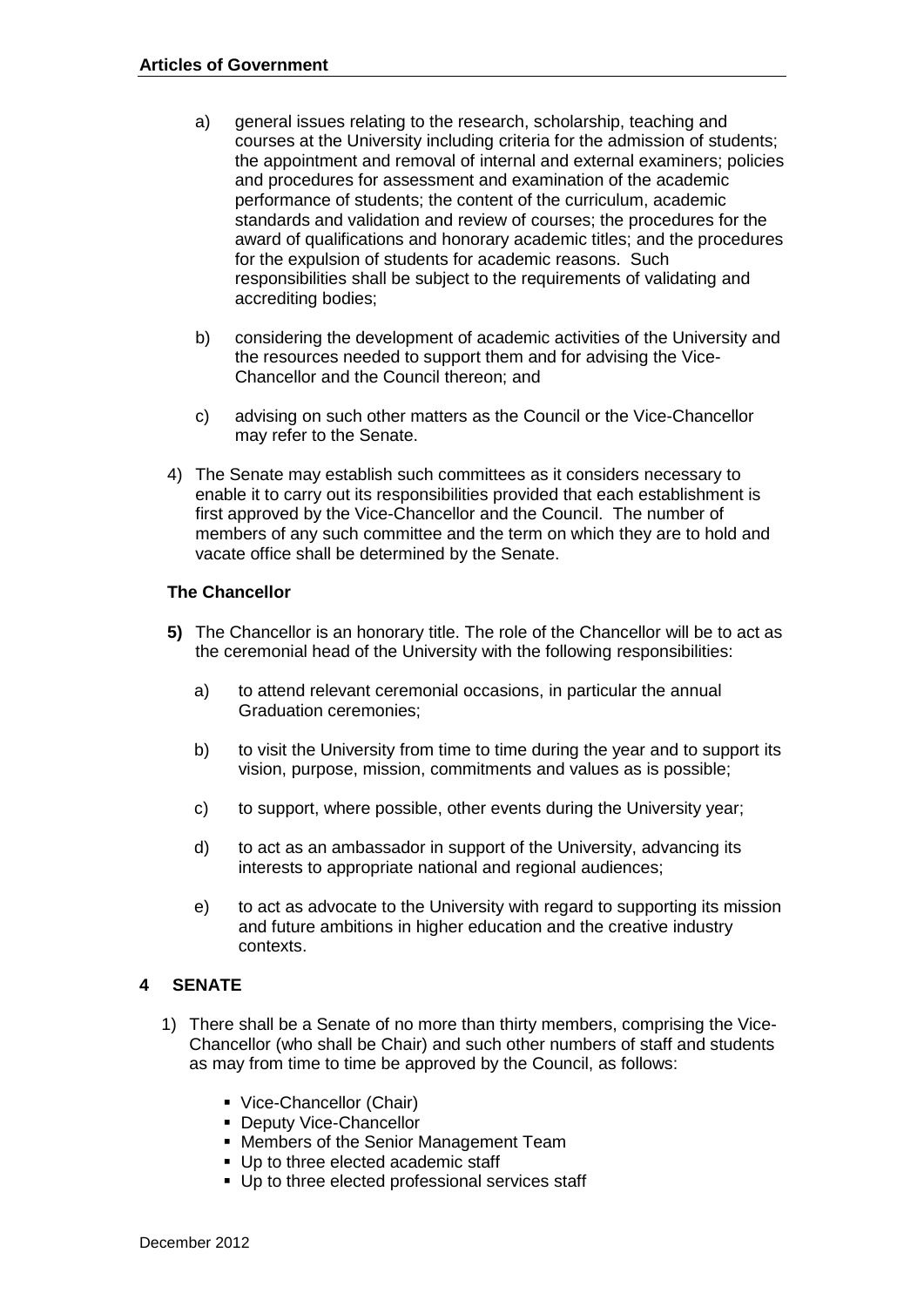- **Students' Union President**
- The office of the Academic Registrar will act as convening secretary to the Senate. The Strategic Management Group are ex-officio members of the Sub-Committees of the Senate, as appropriate.
- 2) The Vice-Chancellor may nominate a Deputy Chair from among the members of the Senate to take the Chair in their place. The period of appointment of members and the selection or election arrangements shall be subject to the approval of the Council.

# **5 DELEGATION OF FUNCTIONS AND COMMITTEES**

- 1) Subject to the following provisions of this Article, the Council may establish committees for any purpose of function, other than those assigned elsewhere in these Articles to the Vice-Chancellor or to the Senate, and may delegate powers to such committees or to the Chair of the Council or to the Vice-Chancellor.
- 2) The Council shall establish a committee or committees to determine or advise on such matters relating to employment policy or finance as the Council may remit to them. The members of the committee or committees shall be drawn from the Council other than staff or student governors.
- 3) The Council shall not, however, delegate the following:

the determination of the educational character and mission of the University;

the approval of the annual estimates of income and expenditure;

ensuring the solvency of the University and the Corporation and the safeguarding of their assets;

the appointment or dismissal of the Vice-Chancellor; or

the varying or revoking of these Articles.

# **6 APPOINTMENT OF CLERK TO THE COUNCIL**

1) The Council shall appoint a Clerk to act as secretary to the Council.

# **7 PROCEDURES FOR MEETINGS**

- 1) The quorum for meetings of the Council shall be eight members of whom five shall be independent members. If a meeting is quorate, but less than half the members present are independent members, a majority of the independent members present shall be able to require a decision be deferred to the next meeting. No decision shall be deferred more than once under this provision.
- 2) Members of the Council shall not be bound in their speaking and voting by mandates given to them by other bodies or persons, except where acting as a proxy for another member.
- 3) The Governors shall at their first meeting following incorporation in each year commencing on 1<sup>st</sup> September elect a Chair and a Deputy Chair of their meetings for the year. The Chair and Deputy Chair shall always be members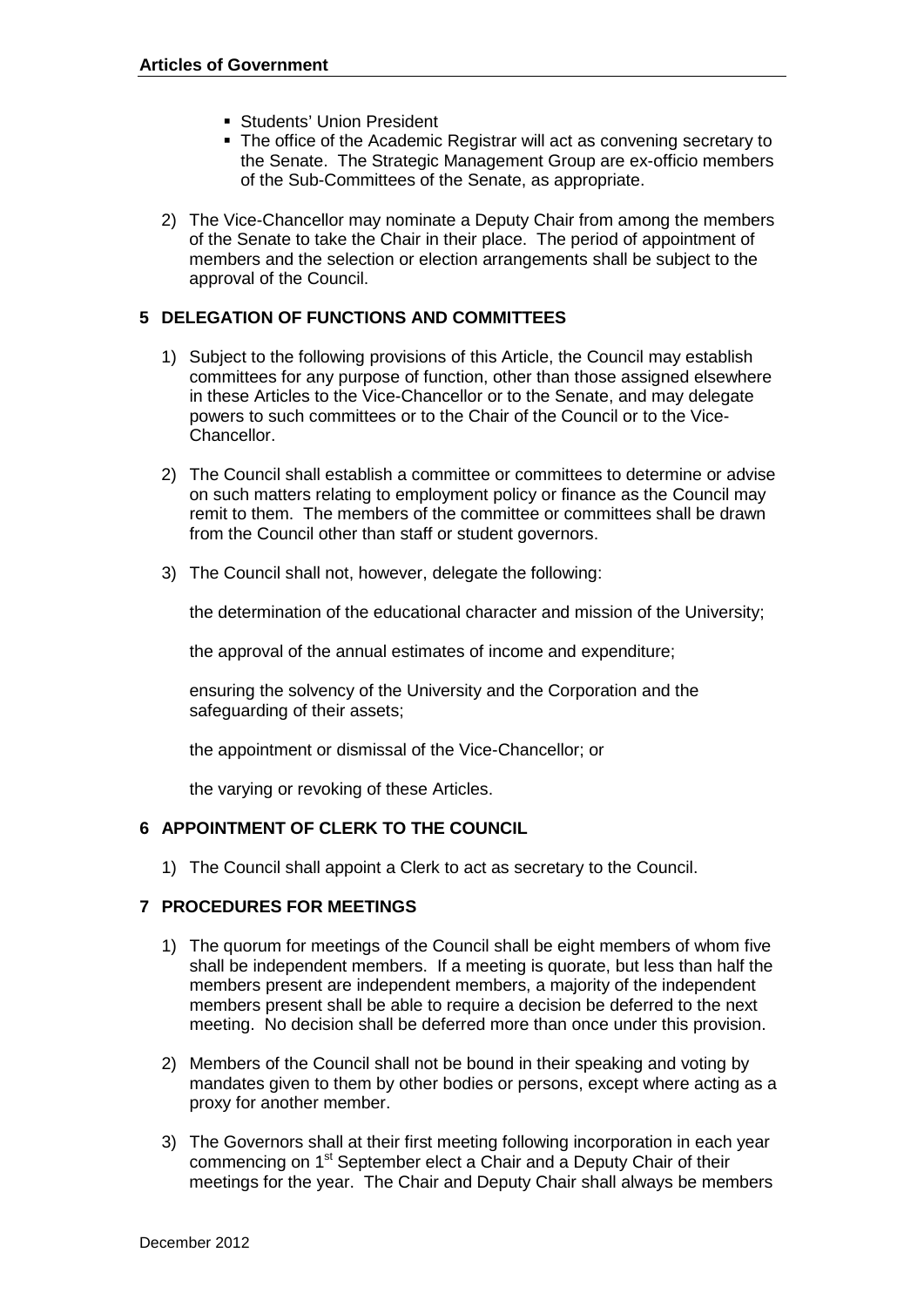of the Council. A Governor who is a member of the staff of the University or who is a student of the University shall not be eligible for election as Chair or Deputy Chair. At a meeting of the Council, the Chair, if present shall preside. If the Chair and Deputy Chair are absent from a meeting of the Council, such Governor as the Council shall choose will preside. The Chair or Deputy Chair shall be eligible for re-election. A casual vacancy in the Chair will be filled by electing a Chair or Deputy Chair for the unexpired portion of the year.

- 4) The Governors shall hold a meeting of the Council at least once in every term. All meetings of the Council shall be summoned by the Clerk to the Council. A special meeting shall be summoned at any time on the request, either of the Chair, or, in writing, of any five Governors (whose names shall appear on the summons). At least five clear days before any meeting of the Council a summons to attend the meeting, specifying the business proposed, shall be sent by the Clerk to the usual place of residence of each Governor or such other address as the Governors may have notified in writing to the Clerk. Except with the consent of the majority of the Governors present and voting, no business shall be transacted other than that specified in the summons to attend the meeting.
- 5) If any Governor has a direct or indirect pecuniary interest or family or other personal interest in any matter to be discussed by the Council that Governor shall declare an interest and withdraw from the meeting while the matter is discussed. Any Governor who is related to an applicant for a post in the University shall declare an interest and take no part in the appointment.
- 6) The Council may by resolution require the withdrawal of staff or student Governors or members of committees, where appropriate, at any meeting where a named member of staff or student, or prospective member of staff, is being considered. The Council may similarly require the withdrawal of the Vice-Chancellor from the meeting or part thereof where the Vice-Chancellor's own position is under discussion.
- 7) Every question to be determined at a meeting of the Council shall be determined by majority of the votes of the Governors present and voting on the question.
- 8) Save where Paragraph 5 to Schedule 7A of the Education Reform Act 1988 provides that the appointing authority for independent members shall be the independent members of the Corporation, all members of the Corporation, appointed subsequent to the appointment of first members by the Secretary of State, shall be appointed at a meeting of the Corporation on a majority vote of those present and voting. The quorum for such meetings shall be eight members of whom at least five shall be independent members. Where the Corporation will consider the appointment of a person over the age of seventy, then the quorum shall be twelve, of whom at least six shall be independent members.
- 9) Where the appointing authority shall be the independent members of the Corporation, the independent members shall form a committee of the Corporation. The committee will appoint any member on a majority vote of those present and voting. The quorum shall be five independent members. Where independent members will consider the appointment of a person over the age of seventy, then the quorum shall be six. The Chair of the committee shall be the Chair of the Corporation or in his absence the Deputy Chair.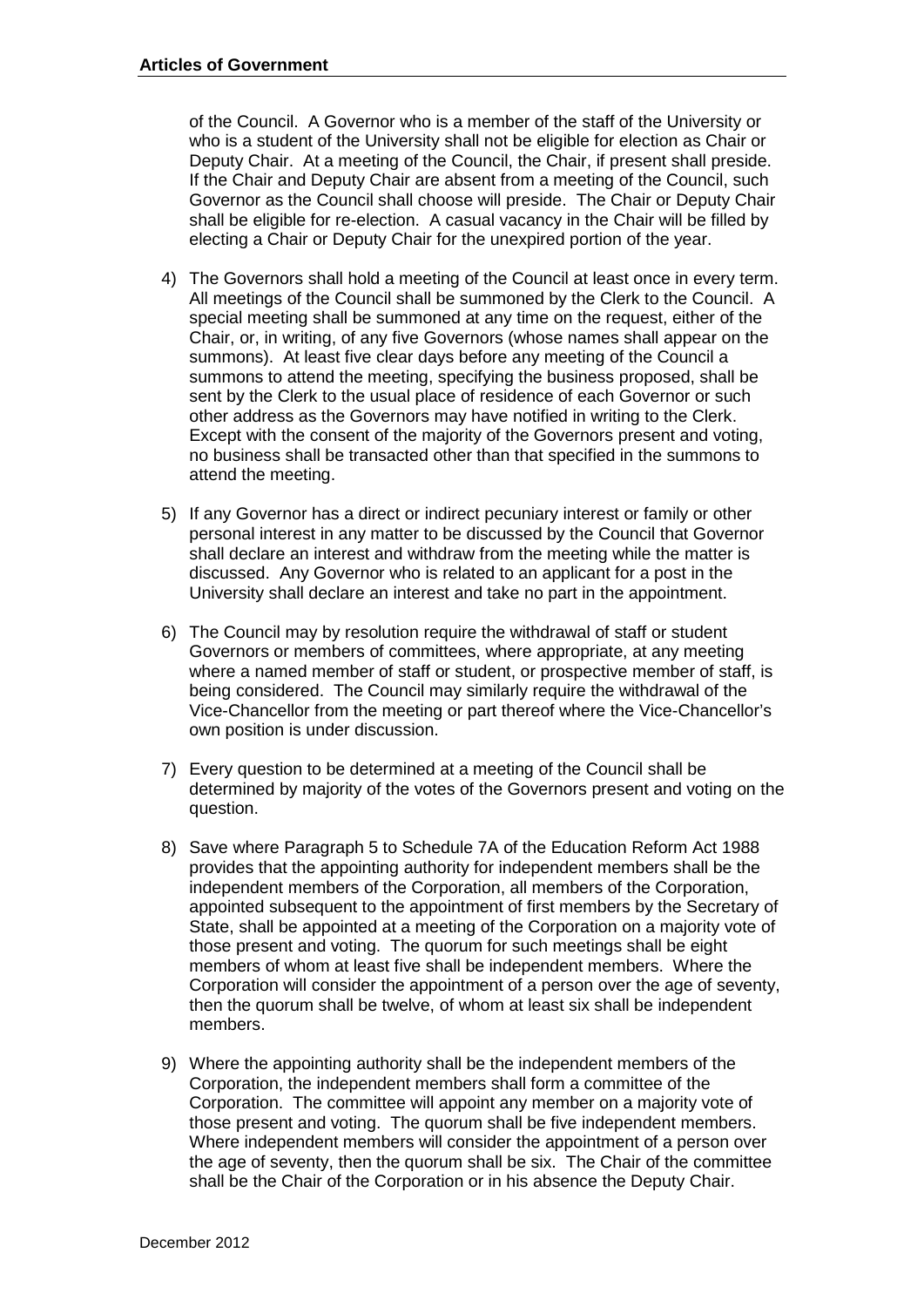Where both are absent or are not independent members the committee shall elect a Chair from those present. The Chair of the committee shall have a second or casting vote.

- 10) Voting by either appointing authority shall be by ballot. The notice required for all meetings at which appointments are to be made shall be five clear days.
- 11) Persons over the age of seventy shall only be appointed where the vote represents an absolute majority of all the members of the appointing authority (whether or not taking part in the vote).
- 12) Minutes shall be kept of the proceedings of the Council and its Committees for inspection by students and staff of the University. Except where material relates to named members of staff or students, or prospective members of staff or students, or to matters which the Council or any Committee thereof, as appropriate, are satisfied should be dealt with on a confidential basis, the following should be available for such inspection:
	- Agenda
	- Draft minutes, if they have been approved by the Chair of the meeting;
	- Signed minutes; and
	- **Reports or papers considered at meetings**
- 13) Any resolution of the Council may be rescinded or varied at a subsequent meeting provided that due notice of the intention to propose the rescission has been given to all the Governors.

# **8 APPOINTMENT AND PROMOTION OF STAFF**

- 1) Each member of staff shall serve under a contract of employment with the Corporation.
- 2) Upon the occurrence of a vacancy or expected vacancy for the post of Vice-Chancellor, the post shall be advertised nationally.

# **9 CONDUCT OF STAFF**

1) After consultation with the staff, the Council shall make rules relating to the conduct of staff.

# **Academic Freedom**

2) In making rules under Article 9 (1), the Council shall have regard to the need to ensure academic staff have freedom within the law to question and test received wisdom, and to put forward new ideas and controversial or unpopular opinions, without placing themselves in jeopardy or losing their jobs or any privileges they may have at the University.

# **10 SUSPENSION AND DISMISSAL OF STAFF**

#### **Suspension**

1) The Chair of the Council or in the absence of the Chair, the Deputy Chair, may suspend from duty, with pay, the holder of a senior post for misconduct or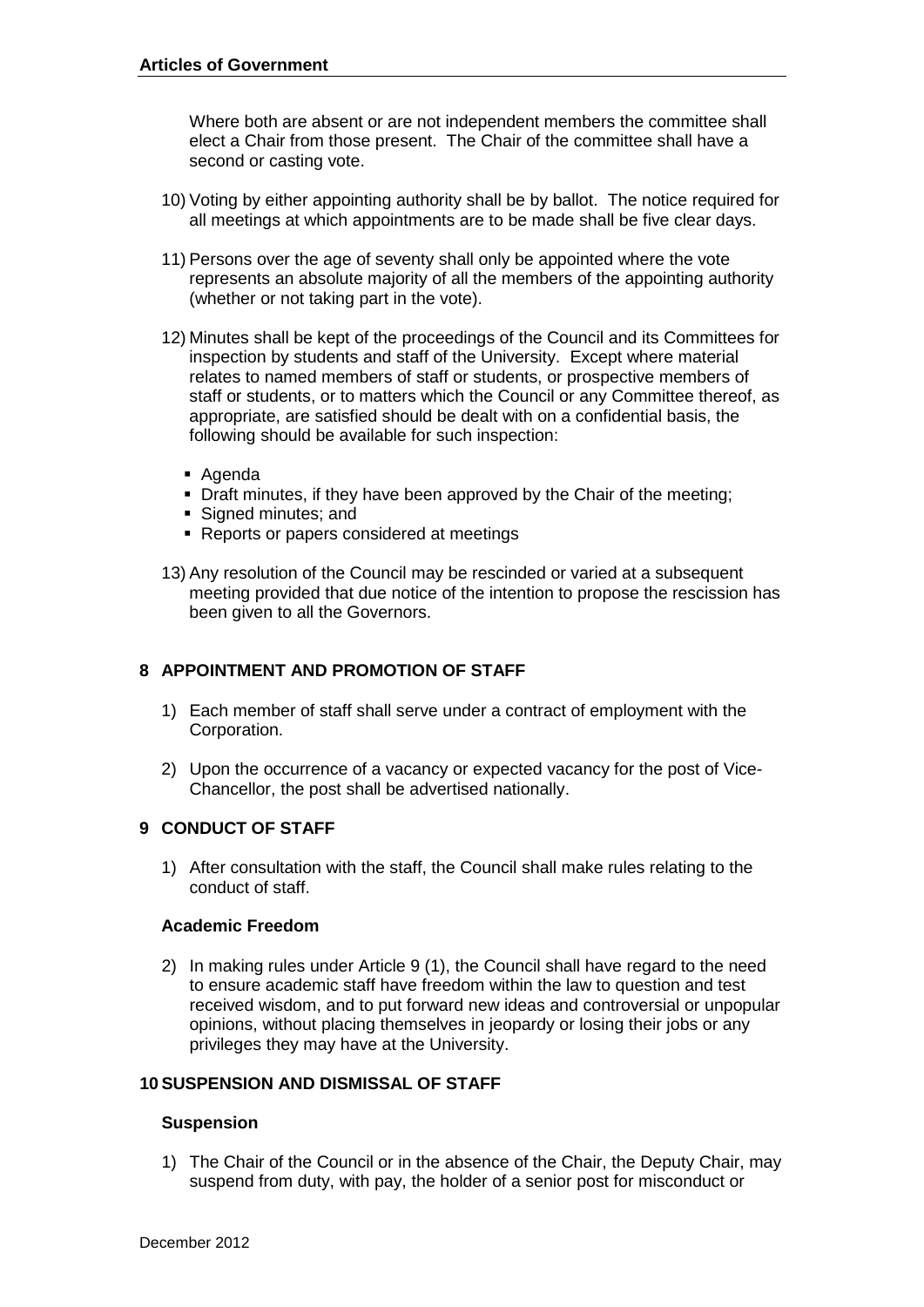other good and urgent cause. The Chair or Deputy Chair shall report such suspension in writing to the Council within two working days or as soon thereafter as practicable.

- 2) The Vice-Chancellor or in his absence a senior post holder approved by the Council may suspend from duty, with pay, any member of the staff of the University other than the holder of a senior post for misconduct or other good and urgent cause.
- 3) Anyone who is suspended from duty under Articles 10(1) or 10(2) shall be entitled to receive from the Vice-Chancellor, or in the case of the holders of senior posts, from the Chair or Deputy Chair of the Council, written notification of the suspension, setting out the grounds on which the decision to suspend has been taken.
- 4) Procedures for the suspension of staff under Articles 10(1) or 10(2) shall be specified in rules made by the Council after consultation with the staff. The rules shall include provision that:
	- a) any person who has been under suspension for three weeks or more may appeal in writing to the Council against the suspension, save that no such right of appeal shall lie if the person is the subject of a reference to a Special Committee under Article 10(5) or of a notification from the Vice-Chancellor under Article 10(12).
	- b) any appeal made under 10(4)(a) shall be considered as soon as practicable, and
	- c) a suspension against which an appeal is made shall continue to operate pending the determination of the appeal.

# **Dismissal**

# **(i) Holder of senior posts including the Vice-Chancellor and the Clerk**

- 5) If the Chair of the Council, or in his absence the Deputy Chair or a majority of the members of the Council, considers that it may be appropriate for the Council to dismiss the holder of a senior post, the Chair, Deputy Chair or Council as appropriate shall refer the matter to a Special Committee of the Council, which shall be convened as soon as possible to examine the facts, otherwise investigate the ground for dismissal, and make a report to the Council.
- 6) The person whose dismissal is to be considered by the Special Committee shall have the right to make representations to the Committee, including oral representations, for which purpose he or she may be accompanied and represented by a friend.
- 7) The Special Committee shall prepare a written report for consideration by the Council, a copy of which shall be sent to the person to whom it relates. The report shall set out the fact relating to the case and any considerations which the Committee considers should be taken into account in the Council's consideration of the matter. The report should not contain recommendations as to the decisions to be taken by the Council.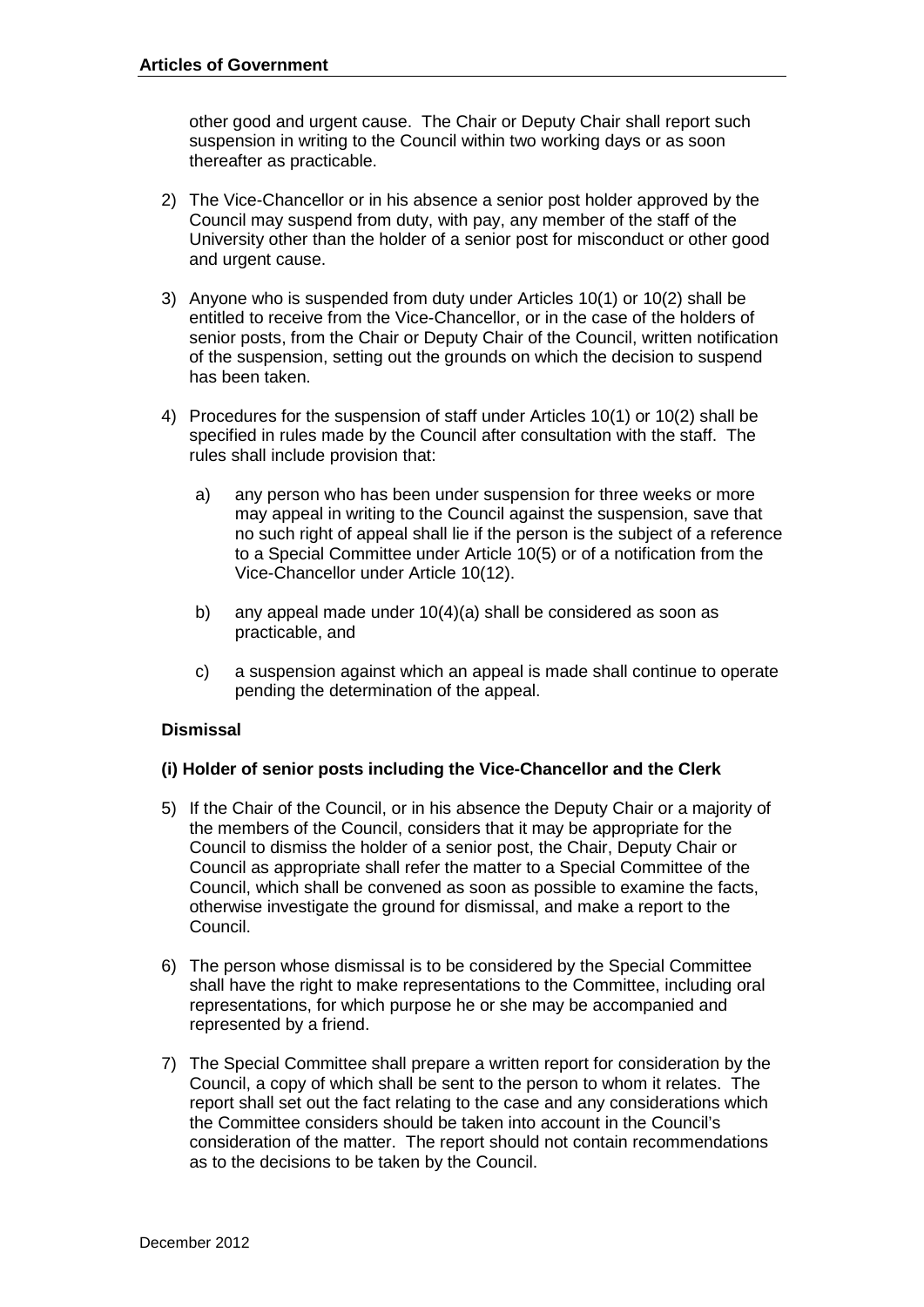- 8) The Council shall consider the report of the Special Committee and take such action as it considers appropriate, which may include the dismissal of the person concerned. The person concerned shall have the right to make representations to the Council, including oral representations for which purpose he or she may be accompanied and represented by a friend.
- 9) The Special Committee shall consist of five members of the Council. The Chair of the Council, the Deputy Chair, the Vice-Chancellor, staff and student governors shall not be eligible for membership of the Special Committee.
- 10) The Council shall make rules specifying procedures for the conduct of the Special Committee and other aspects of the procedure set out in Articles 10(5) to 10(9).

# **(ii) Other Members of Staff**

- 11) The Vice-Chancellor may dismiss any member of staff other than the holder of a senior post and if the circumstances are such that he is entitled to do so by virtue of the conduct of that member of staff, that dismissal may take immediate effect without any need for prior notice.
- 12) Where the Vice-Chancellor proposes to dismiss such a member of staff and the circumstances described in 10(11) do not prevail he shall notify the member of staff concerned of the proposal. That staff member shall be given the opportunity to make representations to the Vice-Chancellor (including oral representations, for which the staff member may be accompanied and represented by a friend) before any decision to dismiss by the Vice-Chancellor is taken.
- 13) Where a staff member has been dismissed pursuant to Article 10(11) or a decision to dismiss has been taken pursuant to Article 10(12) that staff member may appeal against dismissal or decision, as the case may be, to the Council. In the case of an appeal against a decision to dismiss, the dismissal shall not take effect until the appeal has been determined.
- 14) Procedures for the dismissal of staff by the Vice-Chancellor and for consideration of appeals against dismissal shall be specified in rules made by the Council after consultation with the staff. The rules should include rights of representation.

# **11 GRIEVANCE PROCEDURES**

1) After consultation with the staff the Council shall make rules specifying procedures according to which staff may seek redress of any grievances relating to their employment.

# **12 STUDENTS**

1) A student's union shall conduct and manage its own affairs and funds in accordance with a constitution approved by the Council and shall present audited accounts annually to the Council. No amendment to or rescission of that constitution, in part or in whole, shall be valid unless and until approved by the Council.